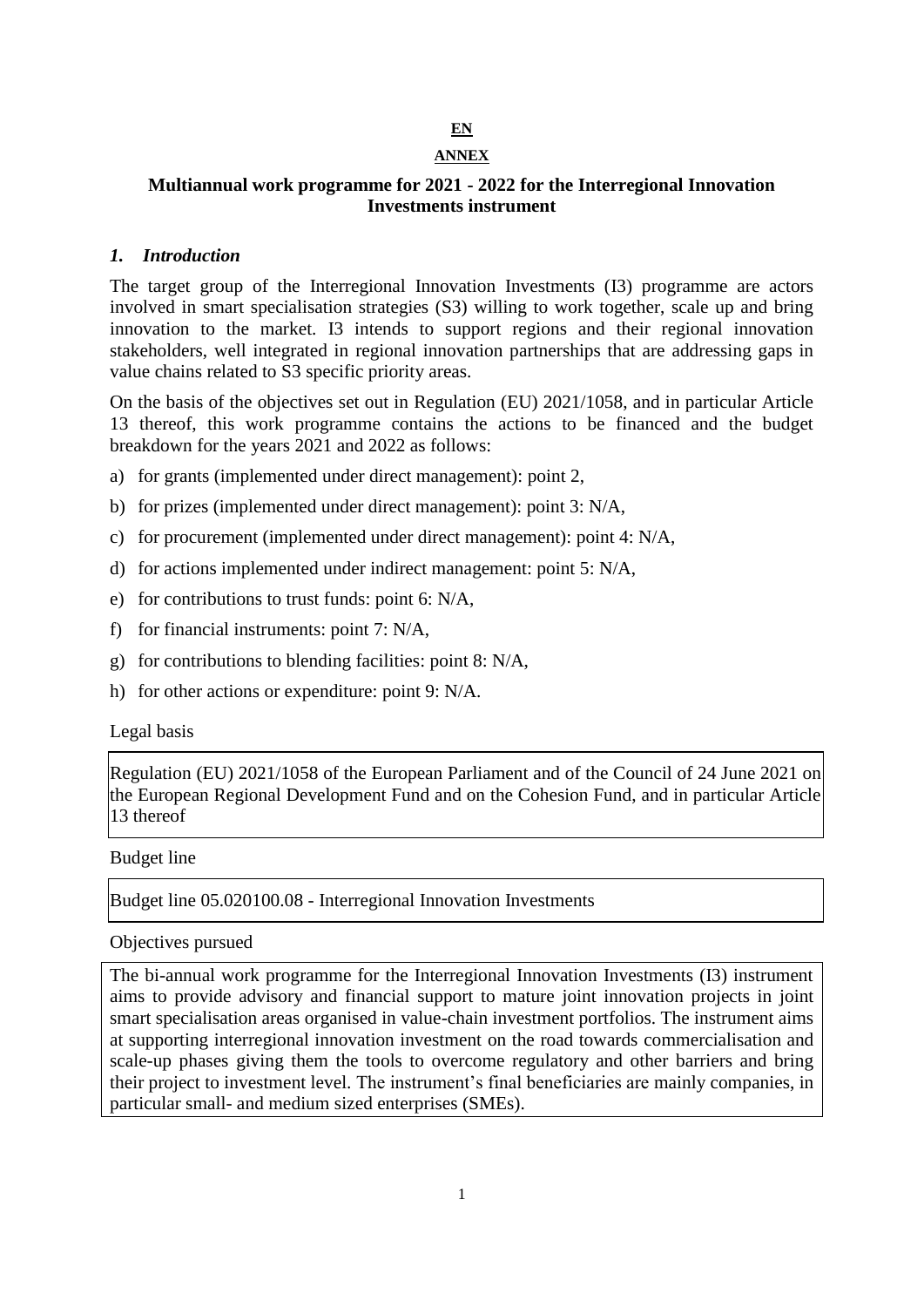In accordance with the ERDF 2021-2027 Regulation, this work programme covers the following key intervention areas:

(a) Financial and advisory support for investments in interregional innovation projects in shared smart specialisation areas (Strand 1);

(b) Financial and advisory support (Strand 2a), and capacity building (Strand 2b) for the development of value chains in less developed regions.

Strand 1 targets well-developed ecosystems and focuses on broad EU priority areas where the interregional approach can contribute to further developing European value chains, in particular where weaknesses or market failures are identified and a solution could come from the interregional triple/quadruple helix cooperation (representing regional authorities and cities, business, research and civil society).

Strand 2 targets less developed regions and focuses on reinforcing internally the regional innovation ecosystems, unlocking underutilised capacities which could reinforce EU value chains. This strand also includes capacity-building activities.

The funding will be awarded through open calls with predefined thematic priorities. The linkage to smart specialisation strategies makes sure that a bottom-up approach is present when it comes to identification of needs and that strengths, capabilities, knowledge and innovative solutions available at regional and local level are considered.

This instrument seeks complementarities and synergies with other EU initiatives, including but not limited to Interreg Europe, Horizon Europe, in particular European Innovation Ecosystems, Digital Europe and the Single Market Programme.

The current work programme takes into account the view expressed by the Commission expert group on Interregional innovation investments in accordance with Article 13(6) of Regulation (EU) 2021/1058.

#### Expected results

It is expected that the financial and advisory assistance contributes to accelerate the commercialisation and scaling up of interregional innovation projects having the potential to encourage the development of European value chains. It will support investments at high technological readiness level and help them address barriers to moving to market. The predefined thematic areas will enable scaling up and take to market innovative solutions that contribute to EU priorities without fragmenting available resources.

The progress in implementing the programme will be measured with indicators in the following dimensions:

- **Interregional**
- **Innovation**
- **Investment**
- Cohesion/territorial
- Value chain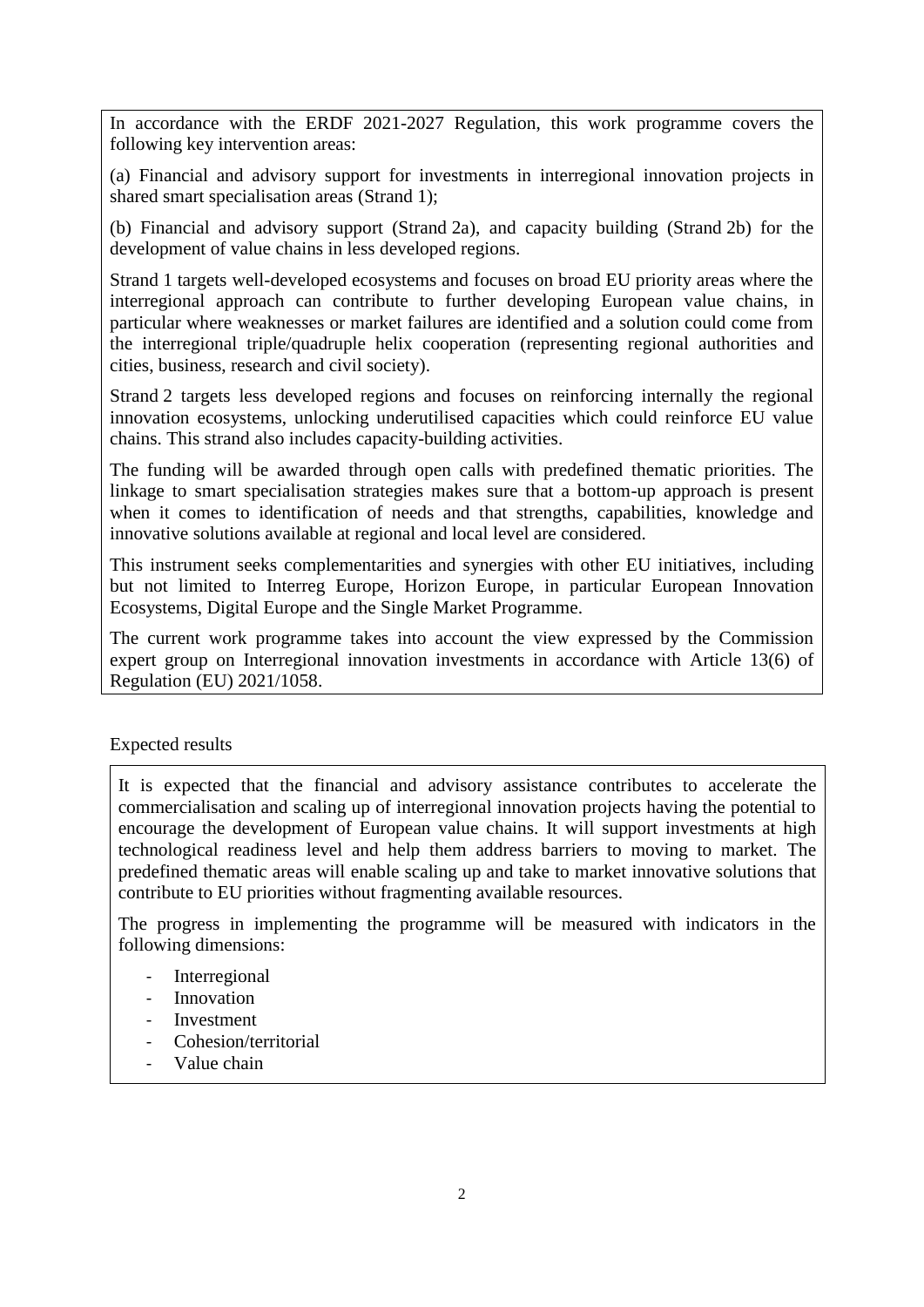# *Grants*

The global budgetary envelope reserved for grants under this work programme is EUR 153 117 154.

#### **1.1. Financial and advisory support for investments in interregional innovation projects in shared smart specialisation areas, including in less developed regions (1 and 2a)**

Type of applicants targeted by the call for proposals

The calls are targeted at consortia of innovation actors (such as public administration, research and academia, industry and users). These actors can be, amongst others:

- Legal entities established in a Member State including joint ventures;
- Legal entities established in Norway, Switzerland, the United Kingdom or an overseas country or territory. Legal entities established in third countries shall bear the cost of their own participation and shall not be eligible for funding;
- Legal entities created under Union law;
- International organisations.

Description of the activities to be funded under the calls for proposals

Financial and advisory support for investments in interregional innovation projects in shared smart specialisation areas and for the development of value chains, notably including in less developed regions (Strand 2). Support is available for both tangible and intangible investments:

Development of portfolios of projects for close-to-market investments along value chains, involving innovative products and services through the deployment of new technologies or processes.

Developing, connecting or making complementary use of testing and demonstration facilities to accelerate market uptake and scale up of innovation solutions in shared smart specialisation areas.

The thematic priorities for the duration of the work programme for the calls for both Strands 1 and 2a are (1) digital transition, (2) green transition, including climate neutrality, environmental sustainability and circular economy and (3) smart manufacturing.

The calls are addressed at consortia of independent legal entities covering actors of the quadruple-helix ecosystem. For Strand 1, the consortium should include at least five independent legal entities established in at least three different eligible countries, the coordinator being established in an EU Member State. In addition, one of the entities should come from a less developed region.

For Strand 2a, the consortium should include at least three independent legal entities established in at least two eligible countries, the coordinator being from a less developed region established in an EU Member State. The consortium should represent at least one more developed/high capacity region and one less developed region or include a transition region facing specific challenges.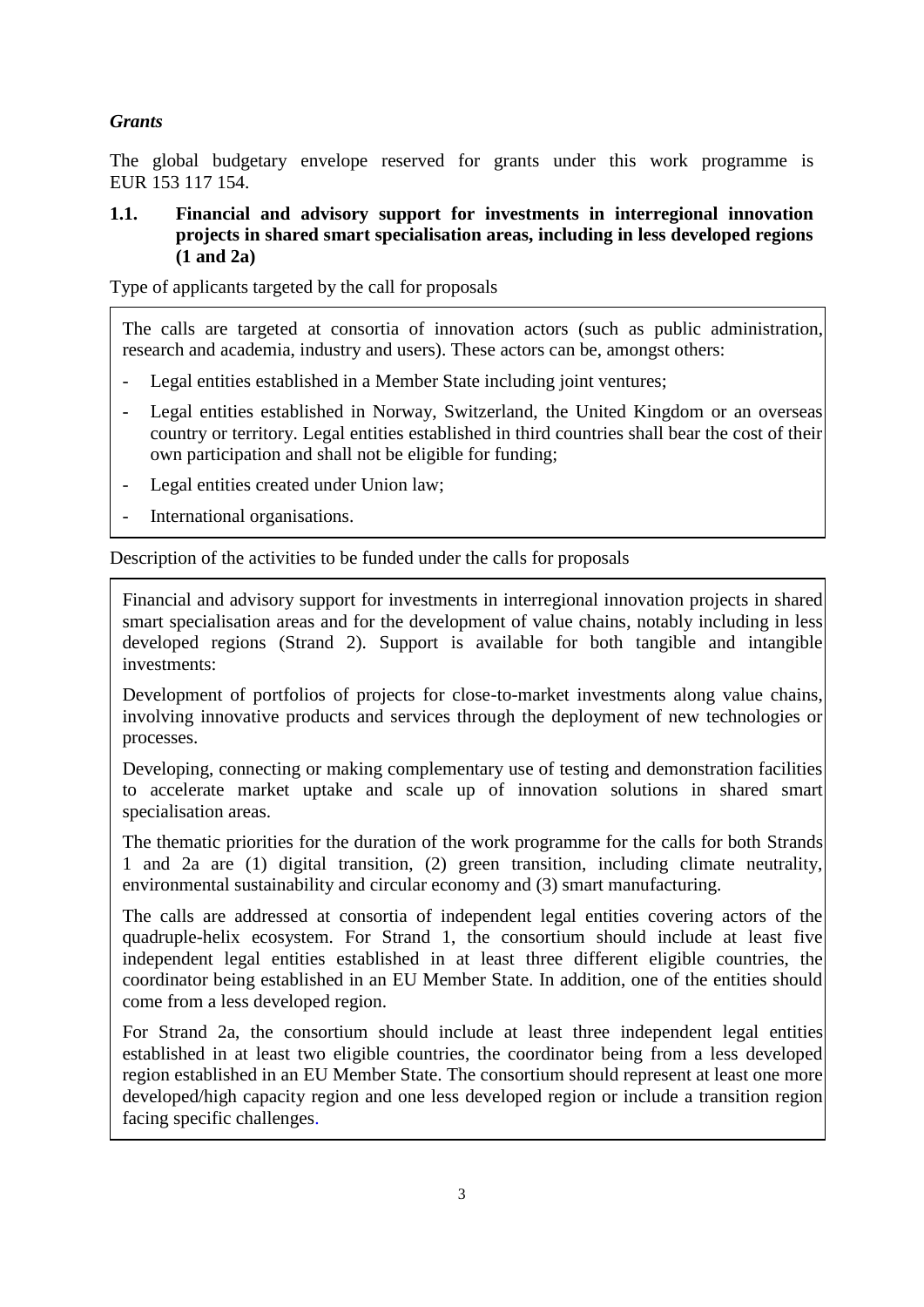Implementation

The action will be implemented by the European Innovation Council and SMEs Executive Agency.

The funding rate for this grant is up to 70% of the eligible costs.

Estimated duration of grants is 36 months.

Indicative timeframe for launching the calls for both Strands 1 and 2a: 5 October 2021 with two cut-off dates for proposals in Q4 2021 and Q3 2022.

### **1.2. Capacity building for the development of value chains in less developed regions (2b)**

Type of applicants targeted by the call for proposals

The calls are targeted at consortia of innovation actors (such as public administration, research and academia, industry and users). These actors can be, amongst others:

- Legal entities established in a Member State including joint ventures;
- Legal entities established in Norway, Switzerland, the United Kingdom or an overseas country or territory. Legal entities established in third countries shall bear the cost of their own partcipation and shall not be eligible for funding;
- Legal entities created under Union law;
- International organisations.

Description of the activities to be funded under the calls for proposals

Capacity building for the development of value chains in less developed regions aims at increasing the capacity of regional innovation eco-systems in less developed regions to participate in global value chains as well as the capacity to participate in partnerships with other regions. This activity has a strong cohesion dimension creating linkages between less developed regions with those in lead regions.

The purpose of this activity is to build capacities for a successful participation in Strand 1 and Strand 2a. Proposals should create the preconditions for successful interregional cooperation with a view to identifying and sharing good practices, experimenting new approaches and raising the capacities of the programme applicant.

For Strand 2b, the consortium should include at least two independent legal entities established in at least two eligible countries, the cordinator being from a less developed region and established in an EU Member State. The consortium should represent at least one more developed/high capacity region and one less developed region or include a transition region facing specific challenges.